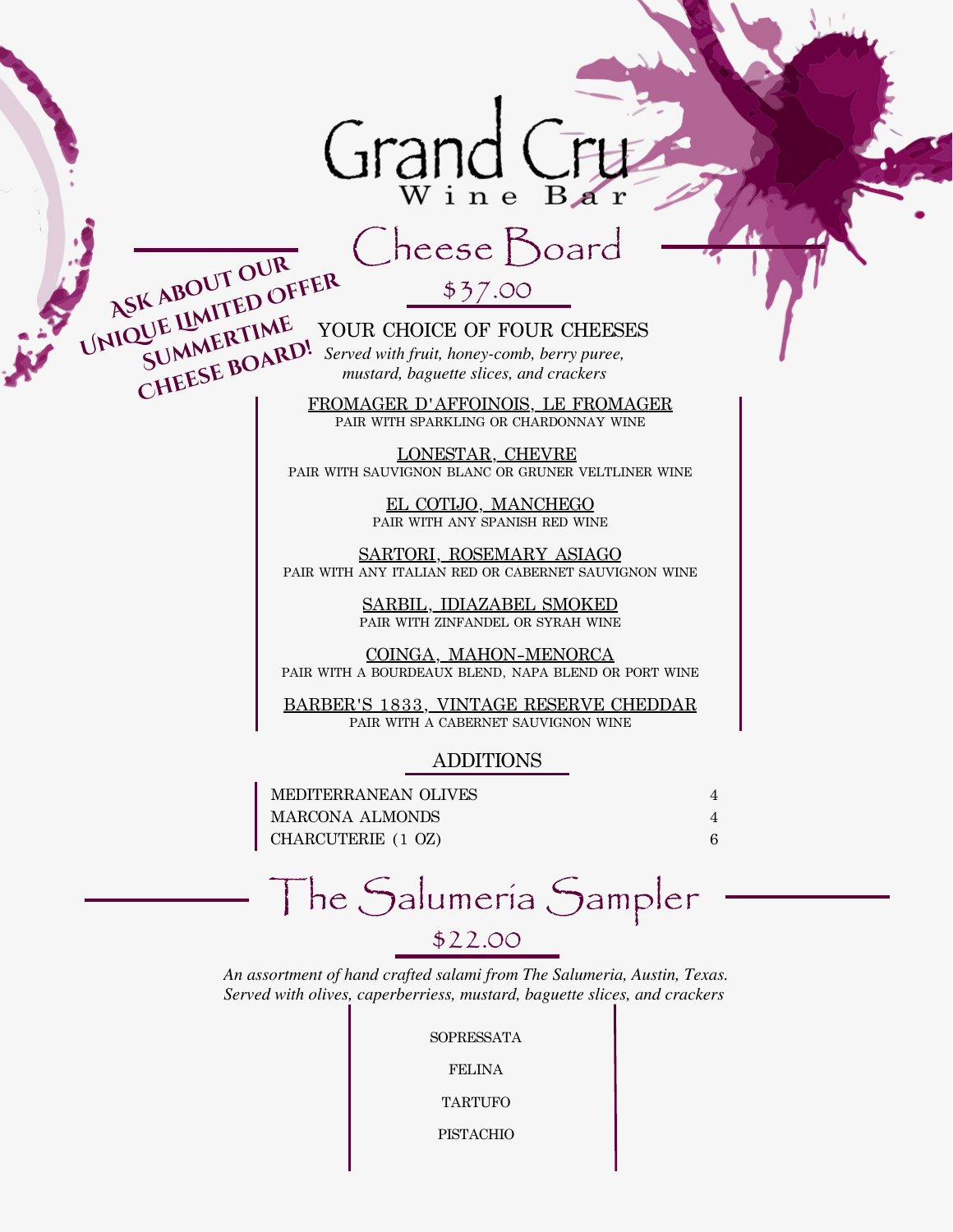# Grand Cru

**Shareables** 

| <b>DOLMAS</b><br>Rice Stuffed Grape Leaves   Feta   Lemon<br>served on arugula                                                  | 9  |
|---------------------------------------------------------------------------------------------------------------------------------|----|
| <b>HUMMUS</b><br>Garlic   Feta   Smoked Paprika<br>served with naan and fresh veggies                                           | 12 |
| <b>MARINATED HEARTS</b><br>Artichoke Hearts   Kalamata Olives   Garlic   Lemon   Feta<br>served with naan                       | 10 |
| <b>TAPAR</b><br>Manchego   Idiazabel   Prosciutto   Chorizo<br>served with Marcona almonds, olives, membrillo and baguette      | 14 |
| MUSHROOM & CRISPY PROSCIUTTO CROSTINIS<br>Chevre   Herb de Provence Mushrooms   Crispy Prosciutto<br>served on toasted baguette | 14 |
| THE FIGGY PIGGY<br>Creamy Goat Cheese   Fig Preserves   Parma Prosciutto<br>served on Ciabatta                                  | 10 |
| <b>ARTICHOKE JALAPENO</b><br>Cream Cheese   Artichoke   Onion   Jalapeno<br>served with chips and fresh veggies                 | 10 |

**Salads** 

#### $CAESAR$   $9$

**REGISTER** 

*add Crispy Proscuitto - \$1.00* Romaine | Parmigiano Reggiano | Housemade Croutons | "Yo Mama's" Dressing

 $\rm \bf MEDITERRANEAN \; PASTA \; SALAD \eqno{10}$ Tomatoes | Cucumbers | Kalamata Olives | Pepperoncini | Feta | Champagne Vinaigrette